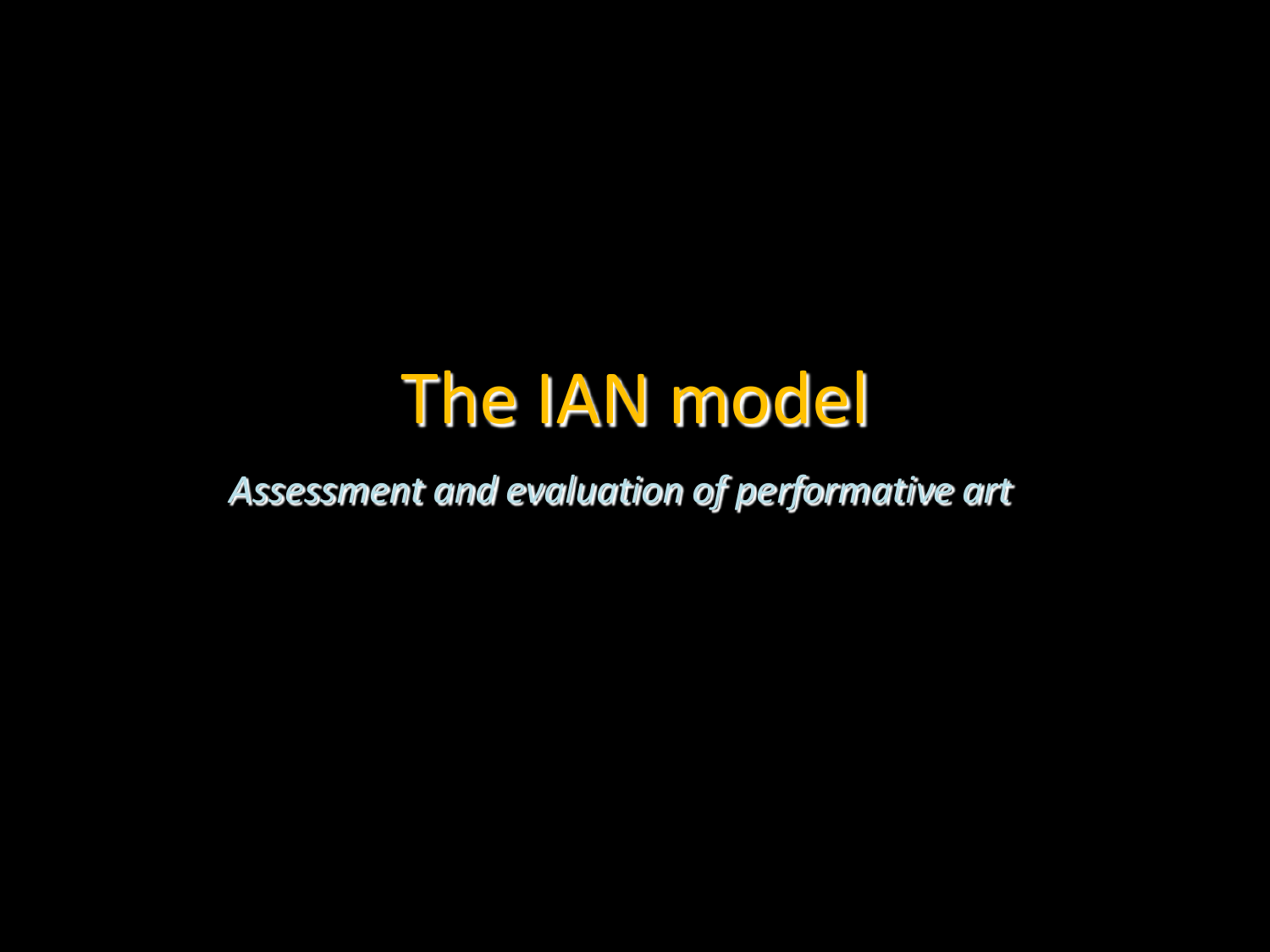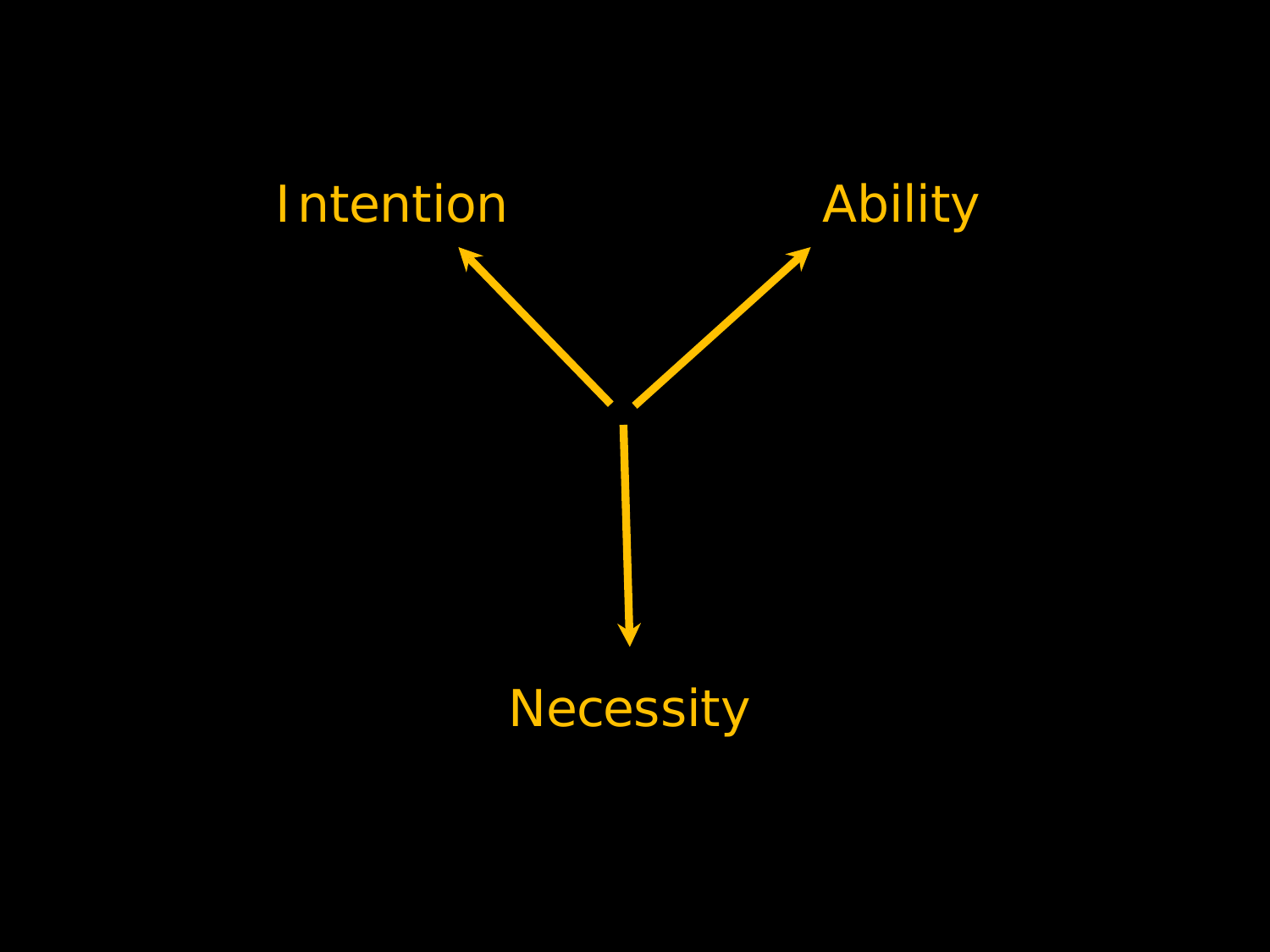### Intention

I

- Motivation
- Engagement
- Communication
- Internal and external will
- Originality
- Dream/vision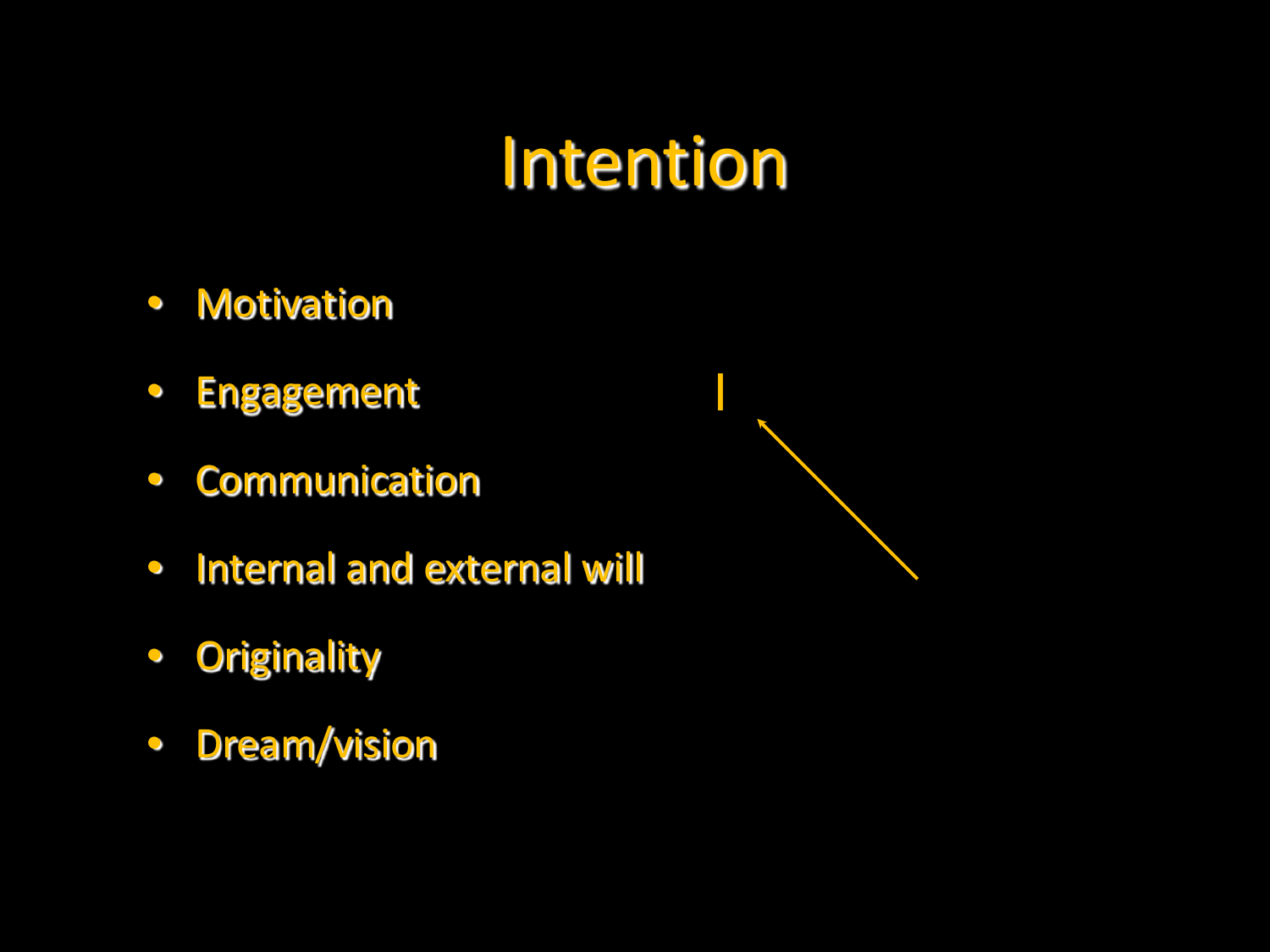# Ability

- Knowledge and technique
- Craftsmanship
- Professionalism
- Unique personal qualities
- "Magic"

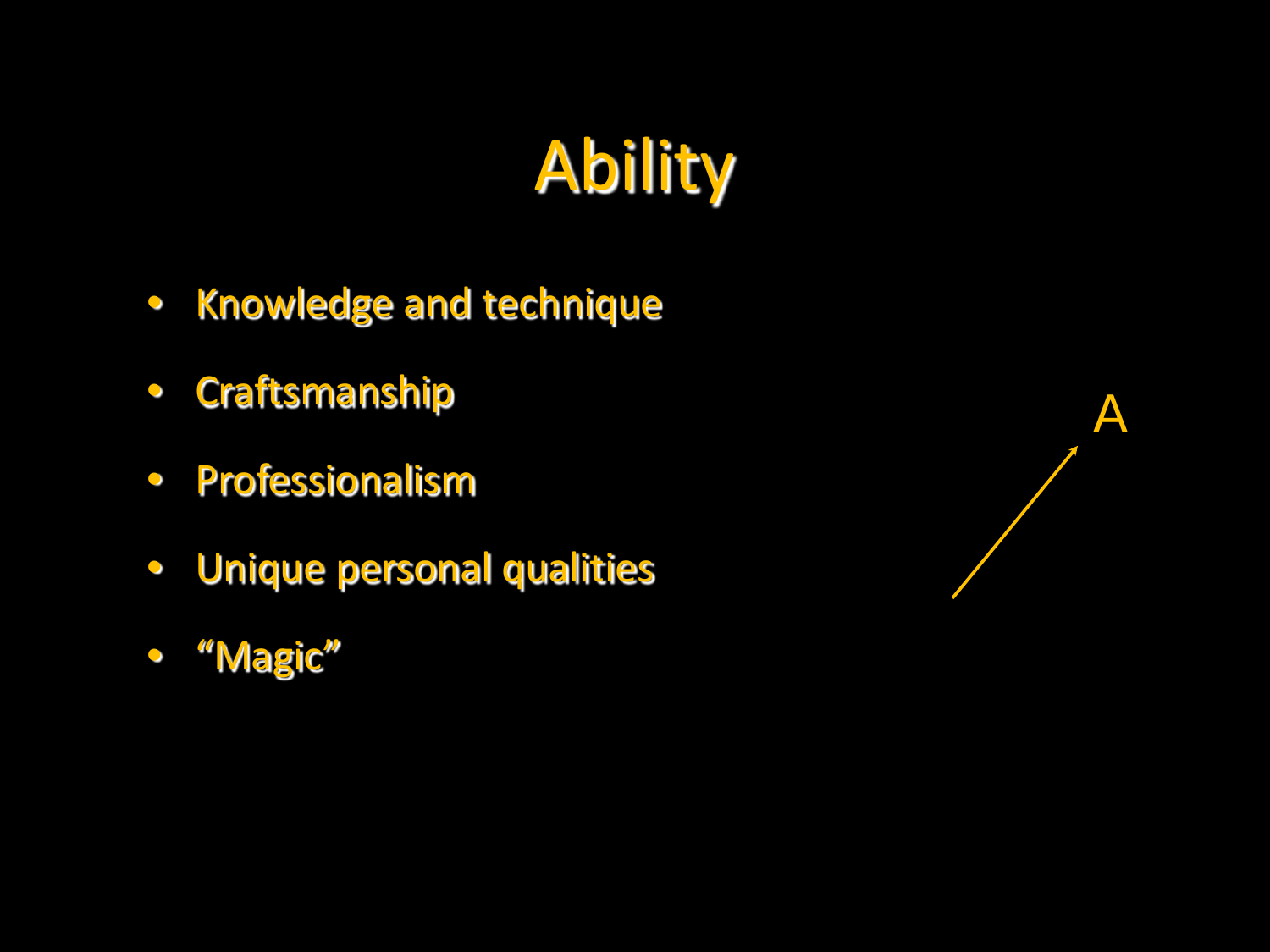## Necessity

- Need
- Application
- Resonance with the present
- Dialog with the audience
- Courage/conviction

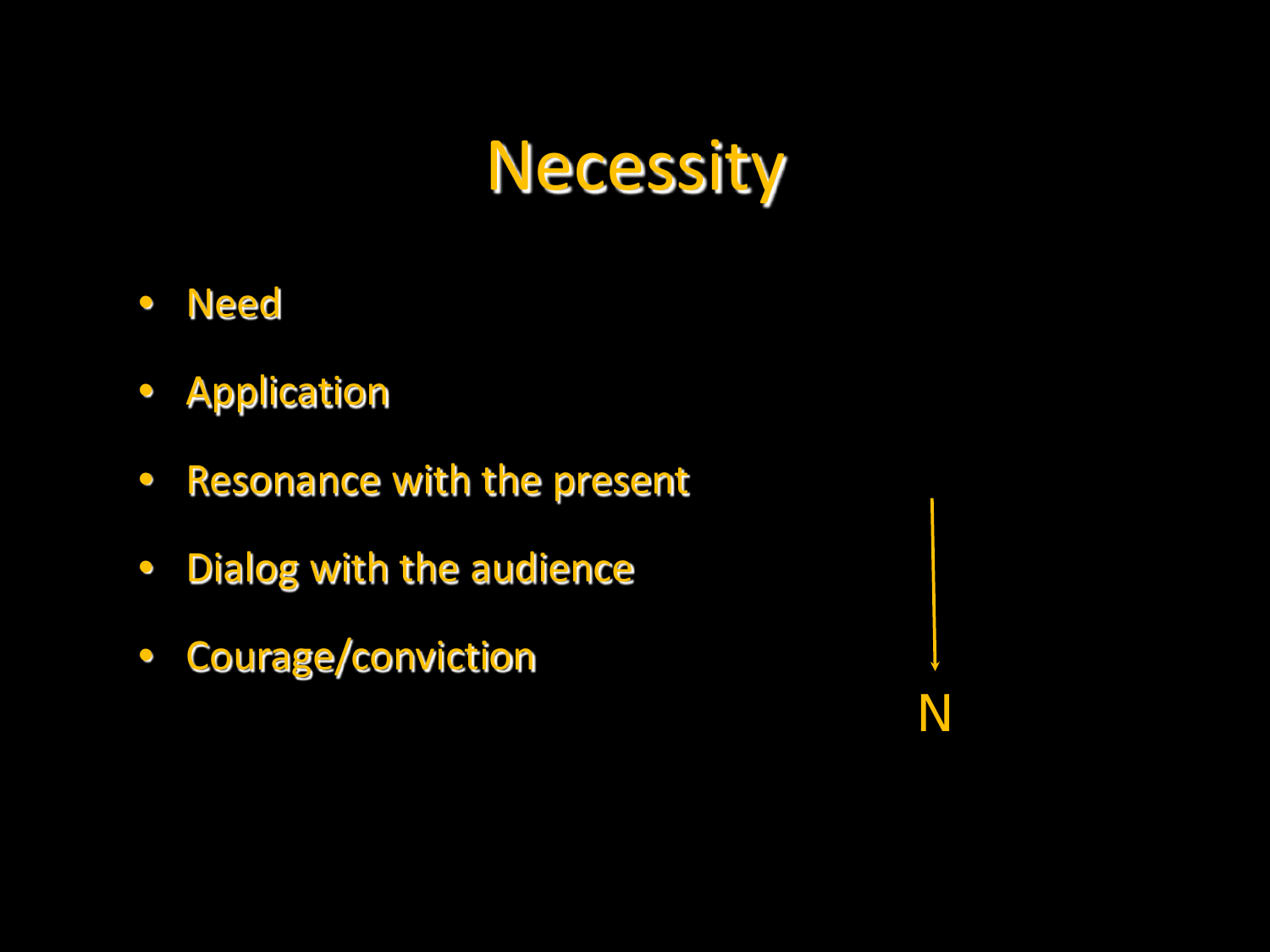#### Amateur



- Amateur
- Low skill level
- Little preparation
- Lots of will and ambition
- Little regard for the audience's experience

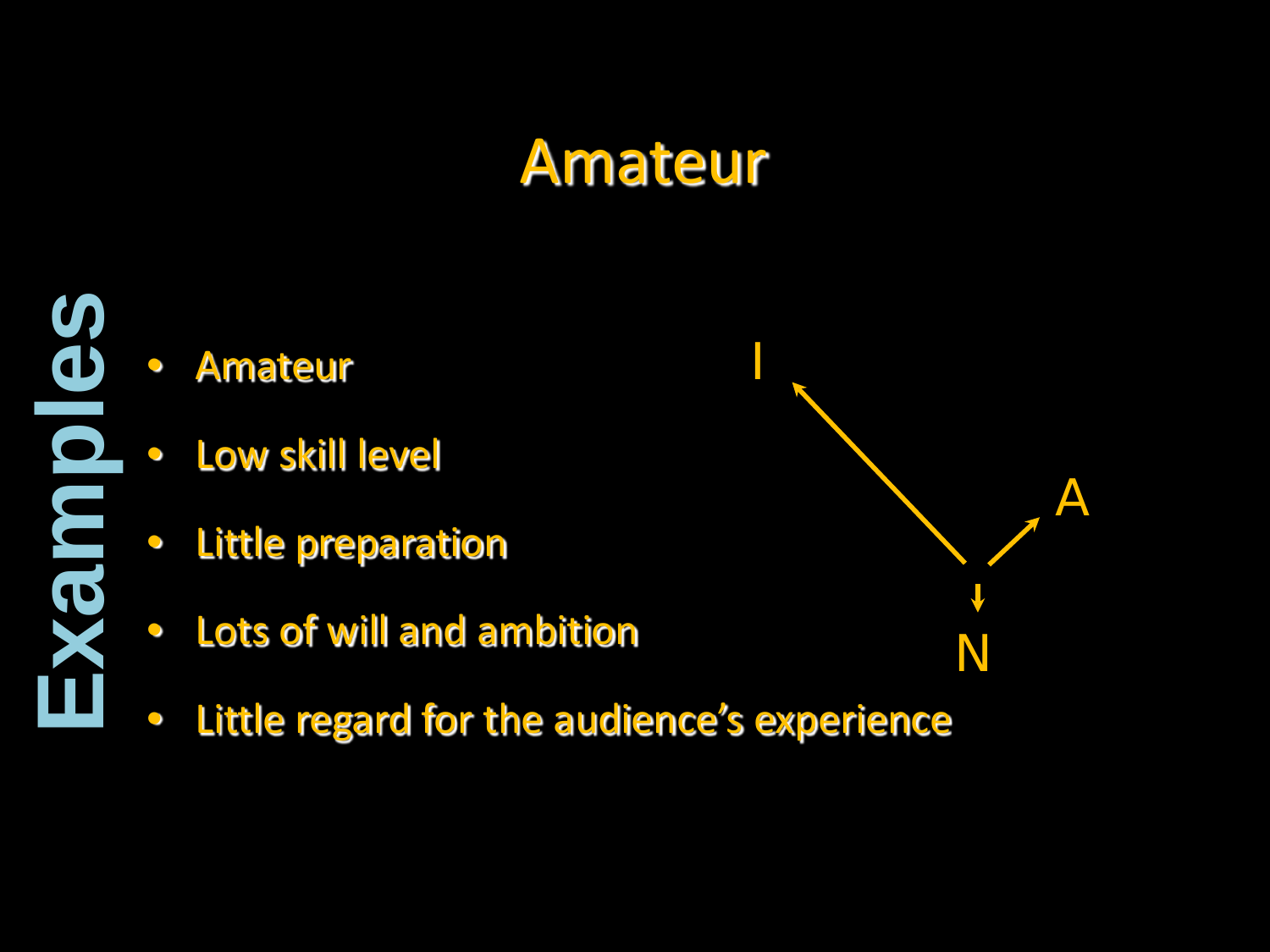## "Art on Command"



- Institutions meet external demands
- Outside of what the organization does best
- Low engagement/enthusiasm
- N is an external criteria

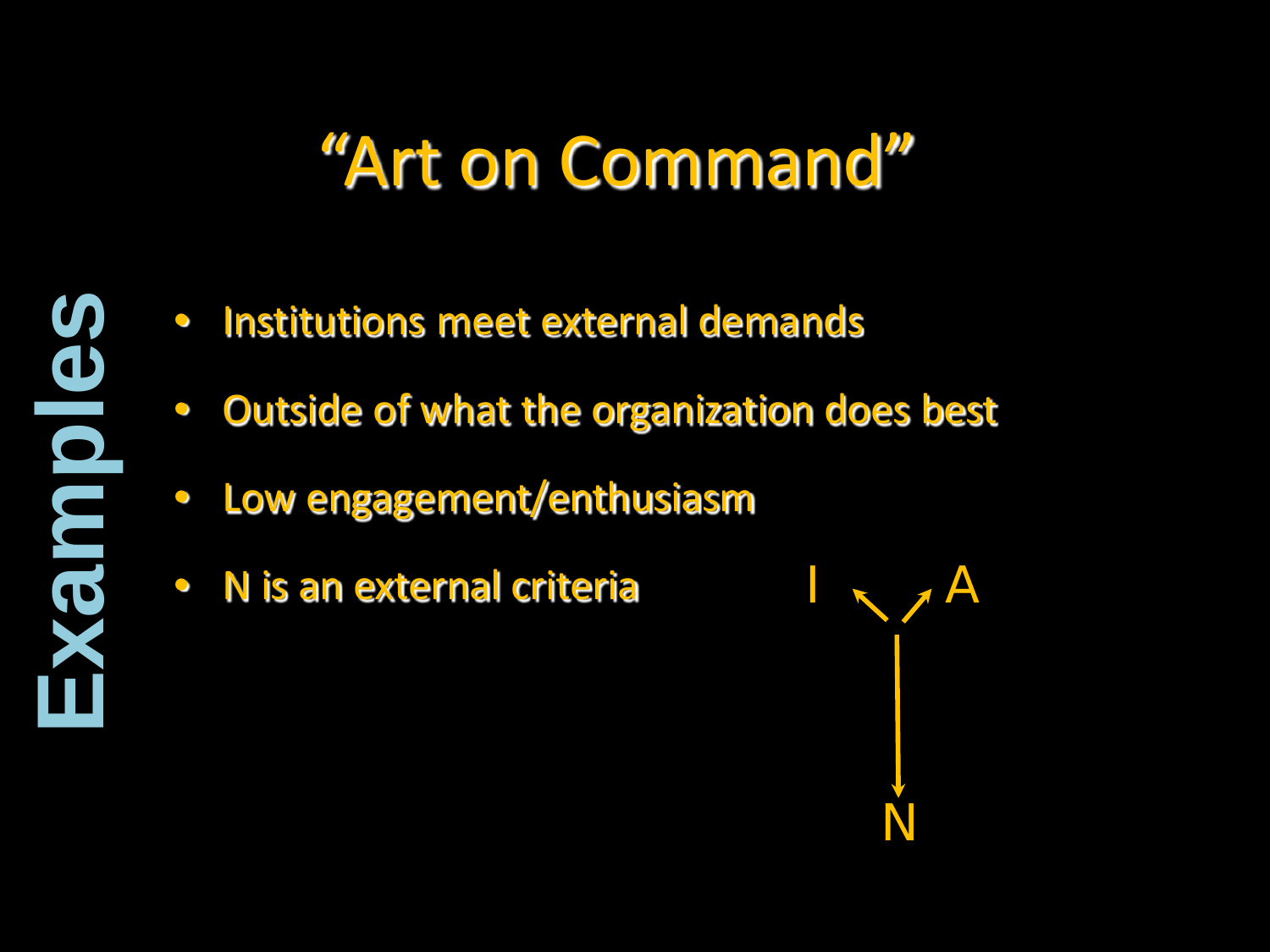### Art with political intentions

**Strong intent** 

**Examples**

- Low on ability
- The expression is one-dimensional
- Societal necessity
- Relation to the audience is clear

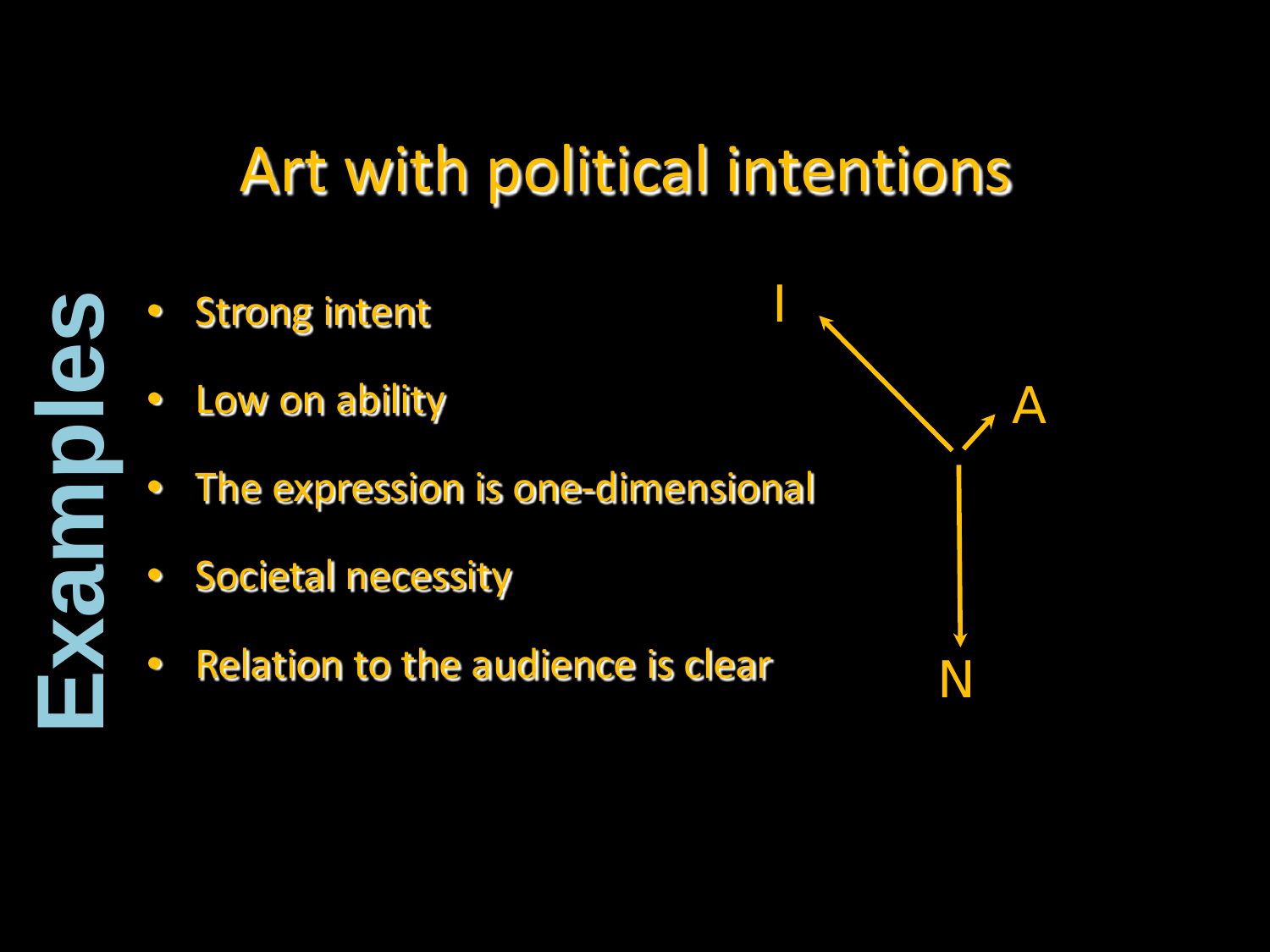### Art for the Sake of Art

A

N



- Closed prosess
- Concept driven
- No responsibility for communication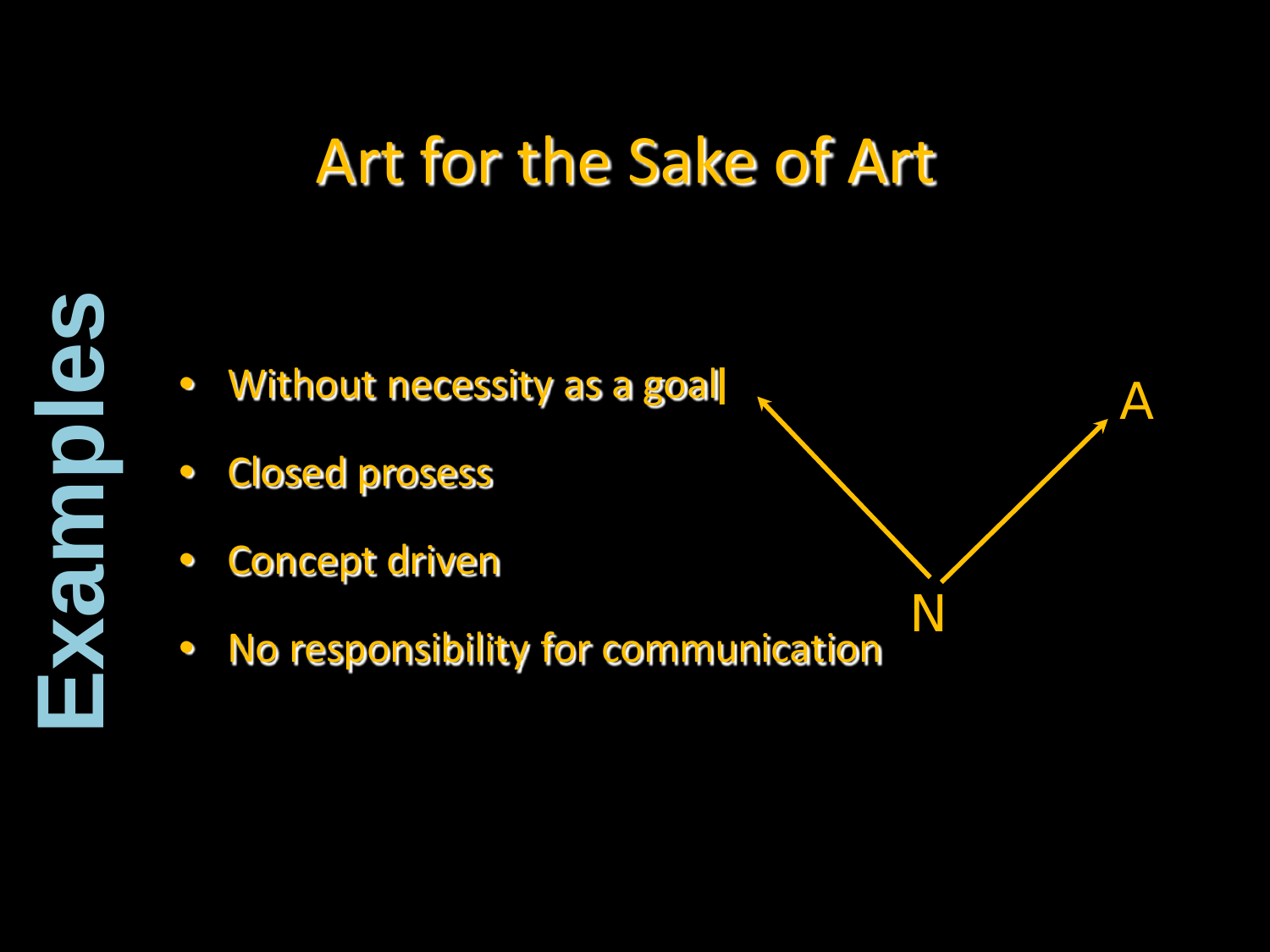## "Art" by the meter



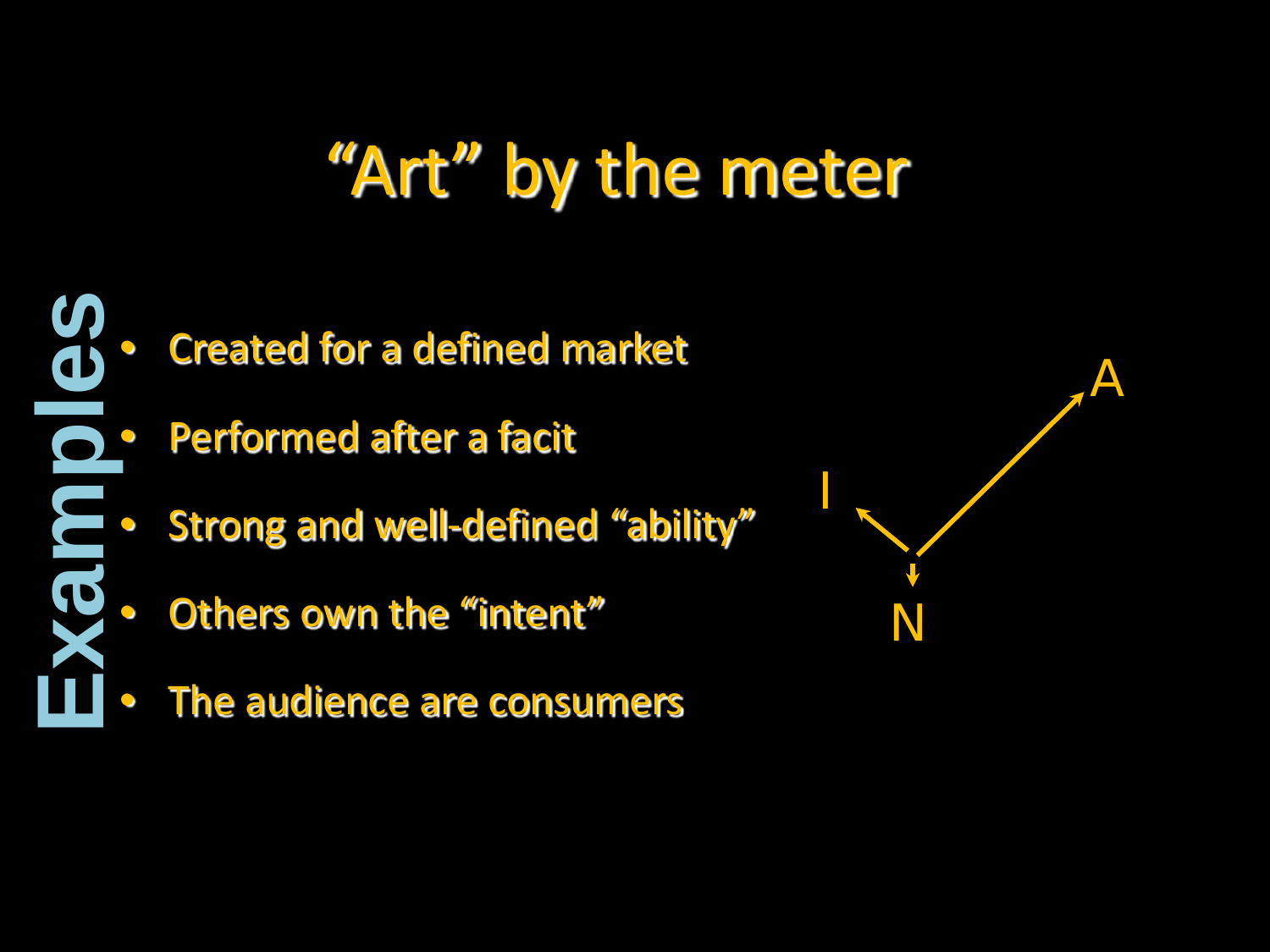#### Institutional Stagnation

A

N

- **Examples**
- **Everything looks professional**
- The goal is not clear
- Artists are craftsmen
- Low engagement/enthusiasm
- Things are done according to demand • Low engagement/enthusiasm<br>• Things are done according to demand<br>• Product has no external relevance
-